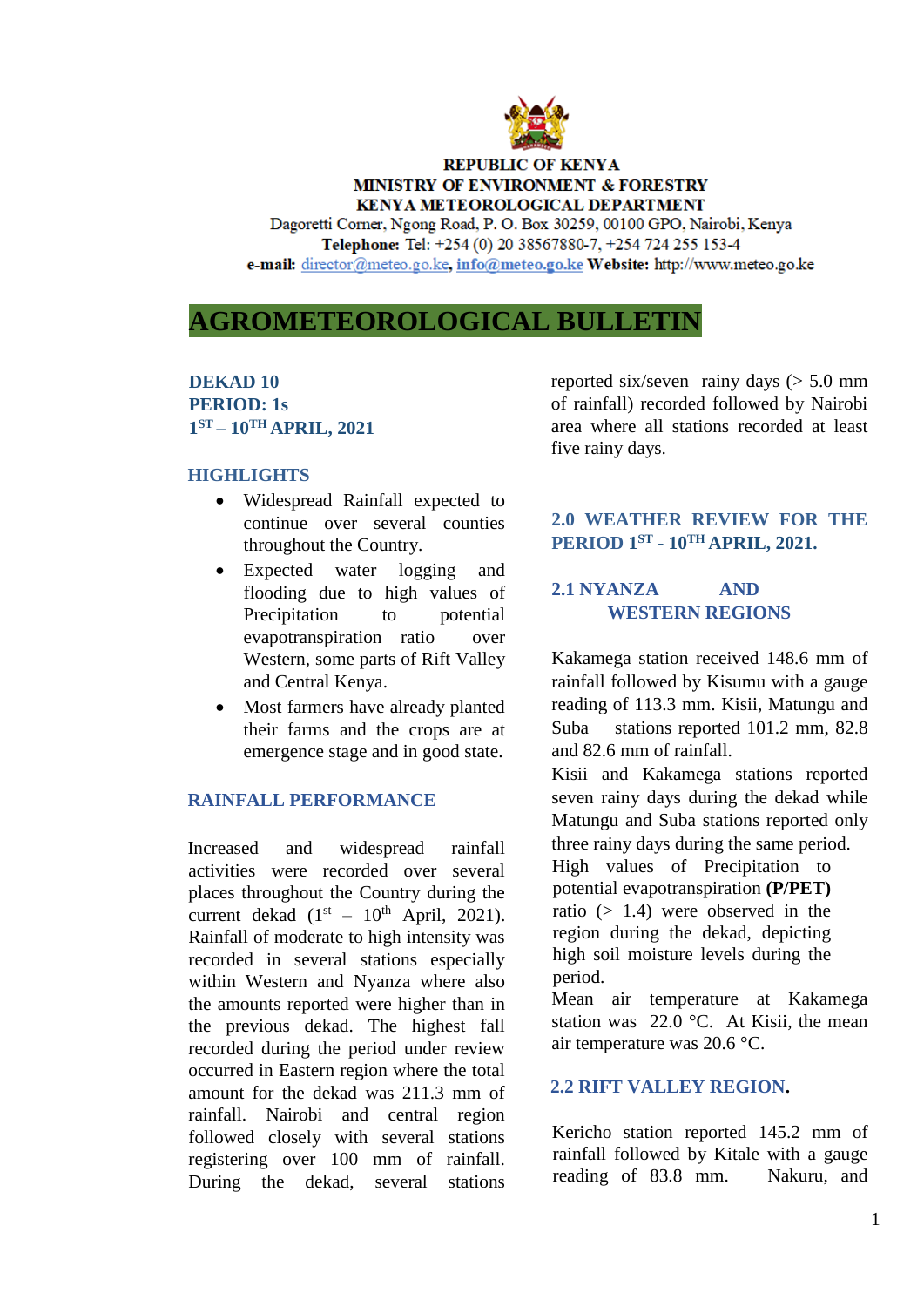Kabarak stations reported 68.3 mm and 58.2 mm while Kapsoya, Eldoret airport and Narok stations measured 32.1 mm, 28.4 mm and 17.6 mm of rainfall during the dekad.

Kericho station reported a total of 7 rainy days followed by Kabarak with five rainy days. Nakuru, Eldoret and Kapsoya stations reported three rainy days during the period.

High values of Precipitation to potential evapotranspiration **(P/PET)** ratio  $(1.2 - 1.4)$  were observed over some parts of the region depicting high soil moisture levels, flooding and water logging conditions over some areas in the region.

At both Kitale and Nakuru stations, the mean air temperature was 20.3 °C while at Narok and Kericho, the mean air temperature was 19.7  $\degree$ C, and 18.1  $\degree$ C.

## **2.3 CENTRAL KENYA HIGHLANDS AND NAIROBI AREA REGION.**

Thika station reported 191.1 mm of rainfall followed by Kabete with 144.9 mm. Dagoretti, Kangema and Ngong stations received 134.0 mm, 90.5 mm and 83.0 mm respectively. At Nyeri and Nyahururu, the gauge readings were 17.2 and 15.7 mm of rainfall.

Thika station reported a total of six rainy days while at Dagoretti and Kabete stations only five rainy days were reported. Nyeri and Nyahururu reported a single rainy day during the same period.

High values of Precipitation to potential evapotranspiration **(P/PET)** ratio ( 1.2 – 1.4) were observed over some parts of the region depicting high soil moisture levels, flooding and water logging conditions

Mean air temperatures at Kangema and Dagoretti was 20.4 °C and over Kabete 19.9 °C.

### **2.4 EASTERN REGION.**

Kitui station reported 211.3 mm of rainfall with a total of 6 rainy days followed by Embu with 87.2 mm with a total of 5 rainy days. Mwea, Makindu and Meru reported 69.0 mm, 61.3 mm and 46.3 mm of rainfall. Mwea and Meru reported three rainy days while Makindu and Katumani reported 2 rainy days each. Moyale and Marsabit stations reported 11.5 mm and 5.1 mm of rainfall during the dekad.

Low values of Precipitation to potential evapotranspiration **(P/PET)** ratio (0.4 – 0.6) predominant over most of the region except over Central Eastern regions.

Mwea reported a mean air temperature of 24.8°C, while at Meru and Embu mean air temperatures were 20.7 and 20.3 °C. At Marsabit, mean air temperature was 23.2 °C.

### **2.5 NORTH EASTERN REGION**

In the North Eastern region, Wajir station reported 12.1 mm and was followed with Mandera with 11.5 mm of rainfall. At Garissa the amount of rain reported was 10.4 mm.

Mandera and Wajir stations both reported a single rainy day during the entire dekad.

Normal values of Precipitation to potential evapotranspiration **(P/PET)** ratio (> 0.8) observed over most parts of the region.

Mandera and Garissa stations reported a Mean air temperatures of 31.6 and 31.3°C

#### **2.6 COASTAL REGION.**

At the coastal region, Msabaha station reported 23.7 mm with two rainy days and was followed by Mtwapa with a gauge reading of 2.0 mm of rainfall. Low values of Precipitation to potential evapotranspiration **(P/PET)** ratio  $(0.4 - 0.6)$  was observed over most parts of the coastal region during the current dekad.

At Lamu, mean air temperature was 30.9°C and at Mombasa and Malindi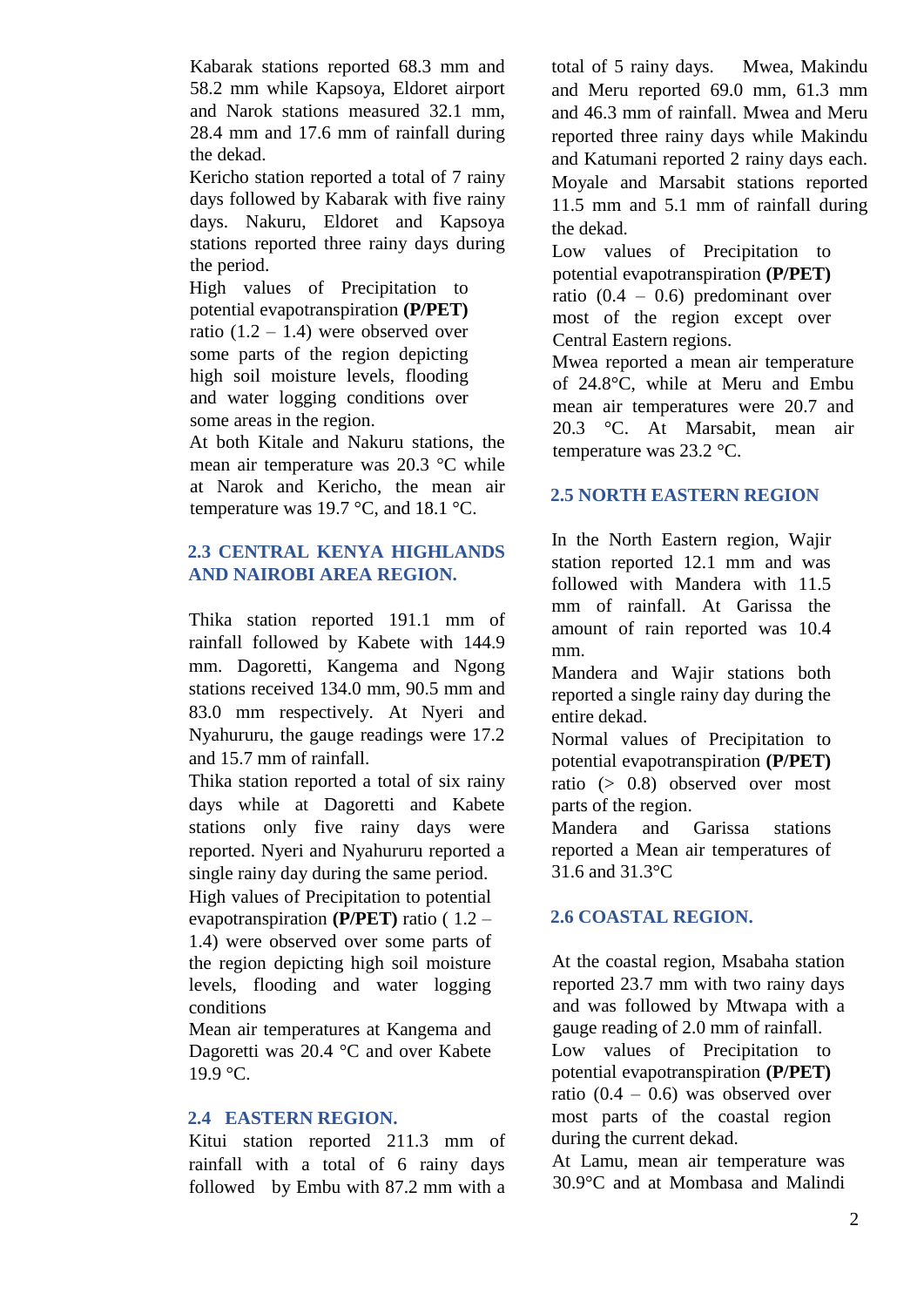the mean air temperature was and 29.5 °C and 29.0 °C

## **3.0 CROP REVIEW FOR THE PERIOD 1 ST – 10TH APRIL, 2021.**

#### **3.1 Kakamega**

Both maize and Beans were emergence stage and the crop state is good which corresponds to above normal. Some farmers who planted early have started weeding their farms.

### **3.2 Kisii**

Both maize and Beans were emergence stage and the crop state is good which corresponds to above normal condition. Some farmers who planted early have started weeding their farms.

#### **3.3 Kitale**

Both maize and Beans were emergence stage and the crop state is good which corresponds to above normal condition. Some farmers are still planting their farms.

### **3.4 Thika**

Planting of maize and beans are ongoing in several farms because of the current rains.

#### **3.5 Meru**

Maize and beans are at emergence stage and state corresponds to normal growth.

#### **3.6 Embu**

Maize and beans are at emergence stage and state corresponds to normal growth.

#### **3.7 Nyeri**

Maize and beans are at emergence stage and state corresponds to normal growth.

### **3.8 Nyahururu**

planting

#### **3.9 Katumani**

Maize **(Duma 43)** and beans **(KAT B1)** are at emergence stage and state corresponds to normal growth.

#### **3.10 Msabaha**

Planting of maize and beans are ongoing in several farms because of the current rains.

#### **3.11 Mtwapa**

Maize and beans are at emergence stage and the state is fair which corresponds to normal growth. Some farmers are still planting their farms.

#### **4.0 ANALYSIS OF RAINFALL, PPET AND TEMPERATURE CONDITIONS**.



**Figure 4.1: Actual rainfall totals for dekad 10, 2021**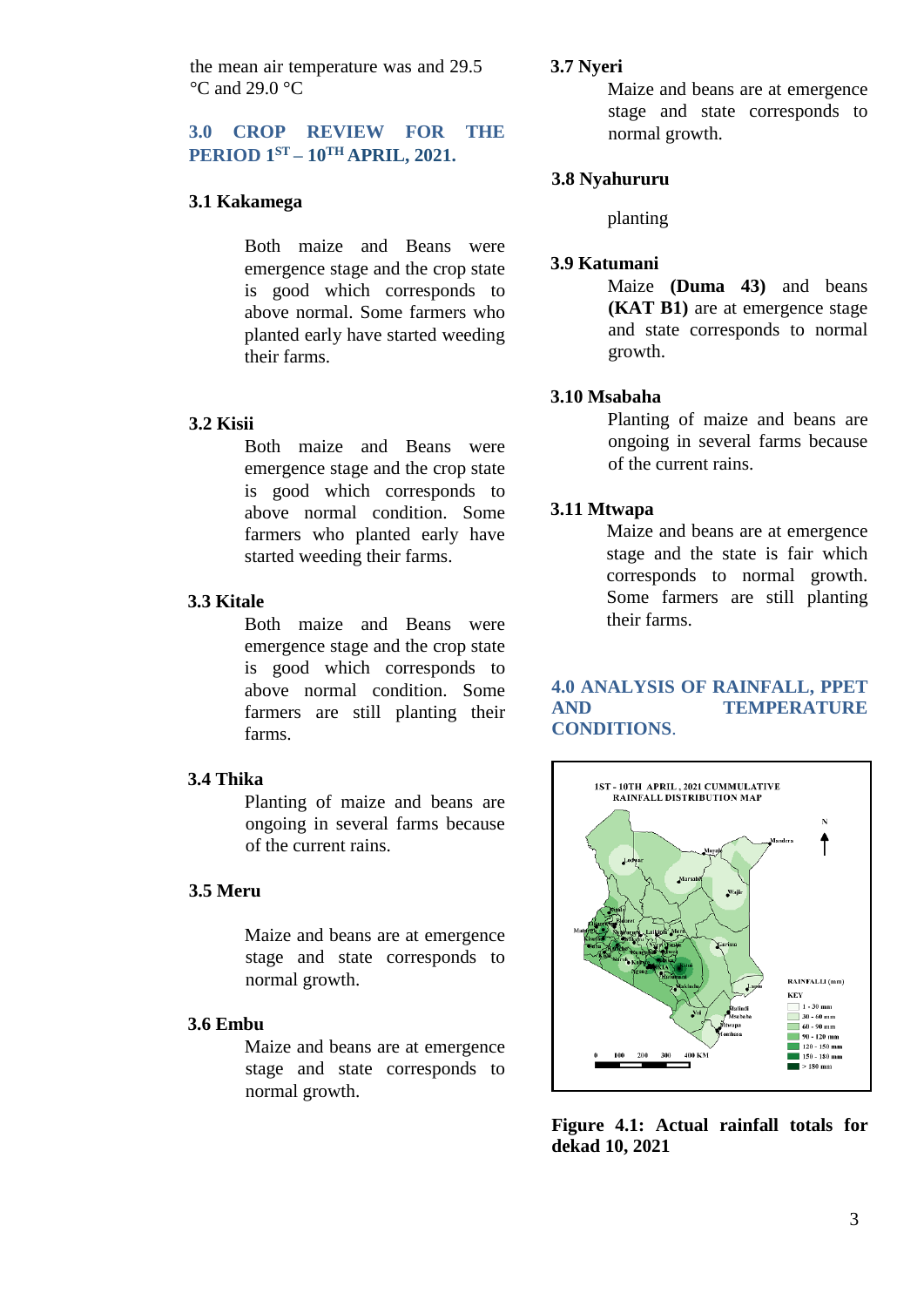

**Figure 4.2: Dekadal rainfall totals in (mm)** 



**Figure 4.3: Dekadal PPET values**



**Figure 4.4: Dekadal Mean temperature distribution for dekad 30, 2020**



**Figure 4.5 Dekadal temperatures in**   $(^{\circ}C)$ .

## **5.0 EXPECTED WEATHER AND CROP**

**CONDITIONS DURING THE NEXT 10 DAYS; 11 TH – 20TH NOVEMBER, 2020.**

## **5.1 Nyanza and Western region-Nyamira, Kisii Migori, Homa Bay, Vihiga and Busia**

Morning rains are expected over a few places during the first half of the forecast period. The rest of the mornings are likely to be mainly sunny. Afternoon showers and thunderstorms are likely to occur over several places during the first half of the forecast period and over a few places thereafter. Evening showers are expected over a few places throughout the forecast period.

*The expected weather conditions are ideal for the crops which are at emergence stages over several farms within the region.*

*High values of Precipitation to potential evapotranspiration ratio depicts high soil moisture levels, flooding and water logging conditions which may be detrimental to crops.*

## **5.2 Counties within North Western Kenya -Turkana, West Pokot and Samburu**

Morning rains as well as occasional afternoon/evening showers are likely to occur over a few places during the first half of the forecast period. The second half of the forecast period is likely to be generally dry.